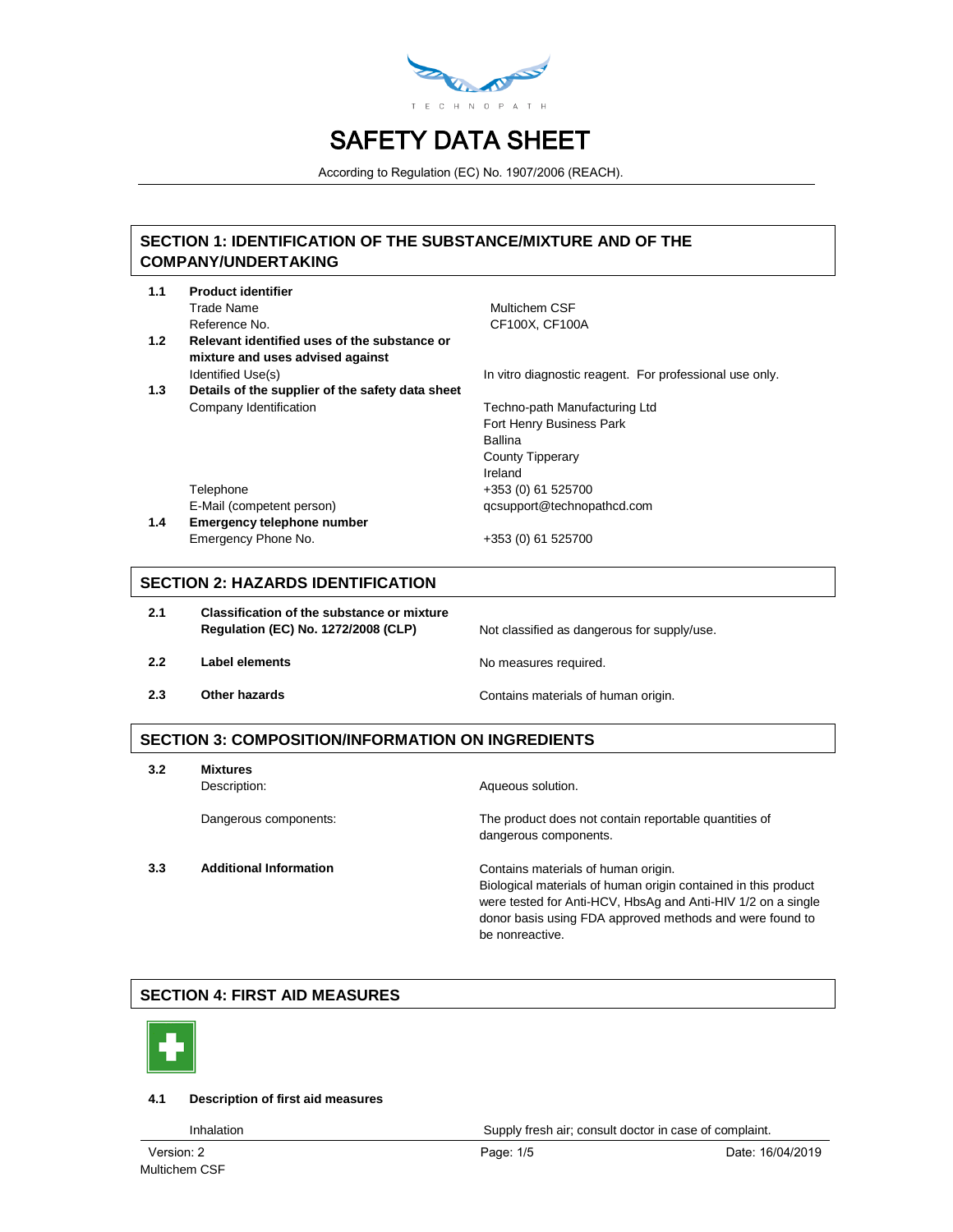

According to Regulation (EC) No. 1907/2006 (REACH).

None.

**4.2 Most important symptoms and effects, both acute and delayed**

Skin Contact Wash skin with soap and water. Remove contaminated clothing. Eye Contact Rinse cautiously with water for several minutes. Consult a doctor in case of complaint. Ingestion Wash out mouth with water. Consult a doctor in case of complaint. None.

**4.3 Indication of any immediate medical attention and special treatment needed**

**SECTION 5: FIREFIGHTING MEASURES**

- **5.1 Extinguishing media**
- **5.2 Special hazards arising from the substance or mixture**
- 

Suitable Extinguishing media CO2, powder or water spray. Fight larger fires with water spray or alcohol resistant foam. In case of fire, the following can be released: Carbon oxides (COx), nitrogen oxides (NOx). **5.3 Advice for fire-fighters** Use fire-extinguishing methods suitable to surrounding conditions. Wear full protective suit and self-contained breathing aparatus (SCBA) when extinguishing fires.

#### **SECTION 6: ACCIDENTAL RELEASE MEASURES**

| 6.1        | Personal precautions, protective equipment<br>and emergency procedures                      | Isolate spillage and clean up immediately.<br>Refer to Section 8 for protective measures when handling the<br>spillage.                                                                                                                                                                                         |
|------------|---------------------------------------------------------------------------------------------|-----------------------------------------------------------------------------------------------------------------------------------------------------------------------------------------------------------------------------------------------------------------------------------------------------------------|
| 6.2<br>6.3 | <b>Environmental precautions</b><br>Methods and material for containment and<br>cleaning up | Do not allow to enter drains, sewers or watercourses.<br>Absorb with liquid-binding material (paper towelling, sand,<br>diatomite, acid binders, universal binders, sawdust). Dispose<br>of contaminated material as waste according to Section 13.<br>Swab down area with Chloros or other disinfecting agent. |
| 6.4        | Reference to other sections                                                                 | 8.13                                                                                                                                                                                                                                                                                                            |

#### **SECTION 7: HANDLING AND STORAGE**

| 7.1        | Precautions for safe handling                                   | This product should be handled as a potentially infectious<br>material, as no known test method /inactivation procedure<br>can offer complete assurance that products derived from<br>materials of human origin will not transmit infectious agents.<br>Refer to Directive 2000/54/EC for information on handling<br>biohazardous materials.<br>Avoid contact with the eyes, skin and mucous membranes.<br>Keep out of reach of children.<br>Wash hands before breaks and after work.<br>Clean work areas with hypochlorite or other disinfecting<br>agent. |                  |
|------------|-----------------------------------------------------------------|-------------------------------------------------------------------------------------------------------------------------------------------------------------------------------------------------------------------------------------------------------------------------------------------------------------------------------------------------------------------------------------------------------------------------------------------------------------------------------------------------------------------------------------------------------------|------------------|
| 7.2        | Conditions for safe storage, including any<br>incompatibilities | Store frozen.                                                                                                                                                                                                                                                                                                                                                                                                                                                                                                                                               |                  |
| 7.3        | Specific end use(s)                                             | CSF analythical control.                                                                                                                                                                                                                                                                                                                                                                                                                                                                                                                                    |                  |
| Version: 2 |                                                                 | Page: 2/5                                                                                                                                                                                                                                                                                                                                                                                                                                                                                                                                                   | Date: 16/04/2019 |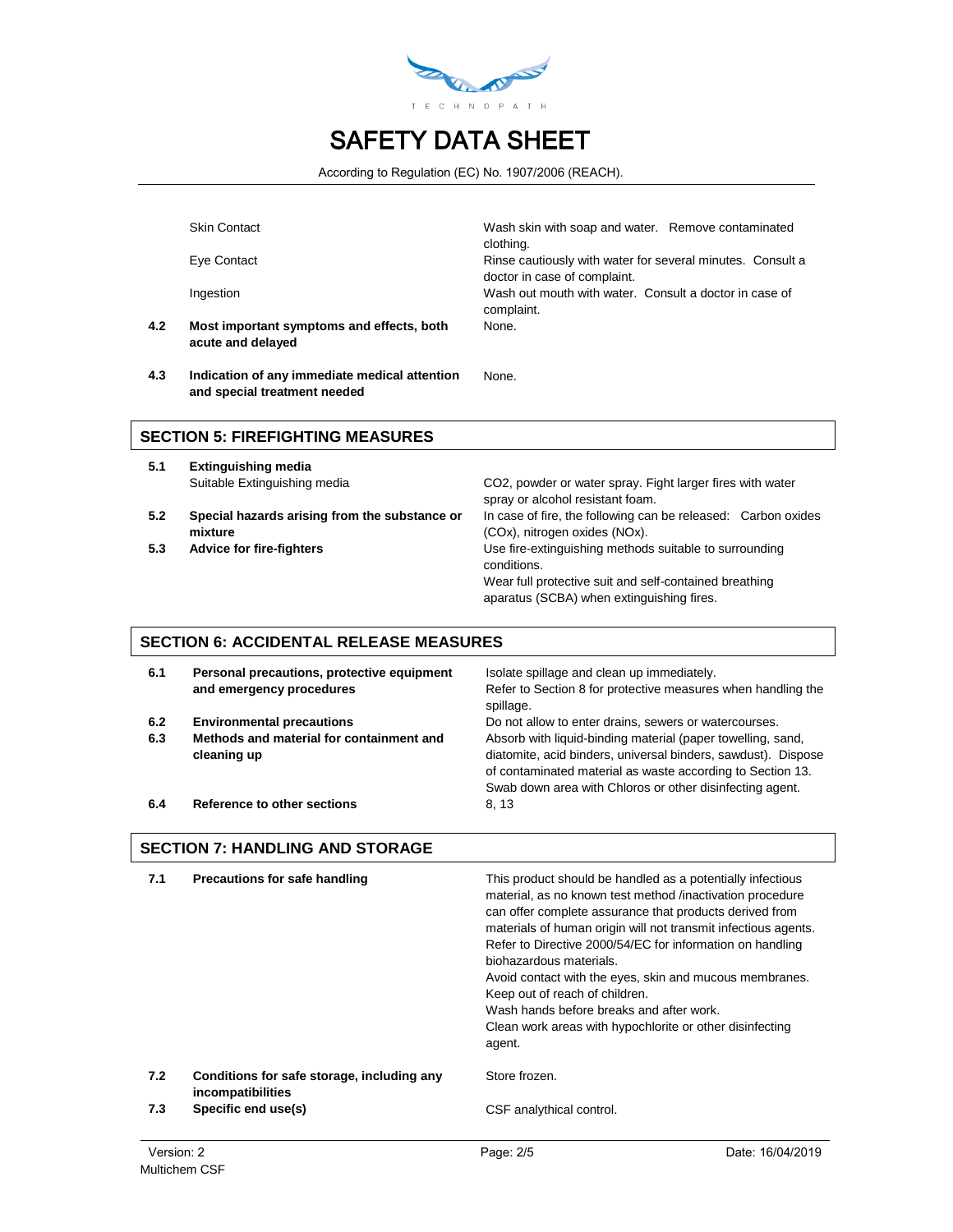

According to Regulation (EC) No. 1907/2006 (REACH).

#### **SECTION 8: EXPOSURE CONTROLS/PERSONAL PROTECTION**

- **8.1 Control parameters**
- 

**8.1.1 Occupational Exposure Limits** The product does not contain any relevant quantities of materials with critical values that have to be monitored at the workplace.

- **8.2 Exposure controls**
- 8.2.1 **Appropriate engineering controls** Not relevant for this material.
- **8.2.2 Personal protection equipment** Eye/ face protection extended of the Safety glasses recommended. (EN166).



Body protection **Laboratory coat.** 

**8.2.3 Environmental Exposure Controls** No special measures are required.

Hand protection **Disposable gloves.** (EN374).

Material of gloves:  $Latex / natural rubber$ , Nitrile rubber. Penetration time of glove material: Gloves resistance is not critical when the product is handled according to the instructions for use. Respiratory protection Not normally required.

#### **SECTION 9: PHYSICAL AND CHEMICAL PROPERTIES**

**9.1 Information on basic physical and chemical** 

**properties** Appearance Clear liquid. Colour. Yellow-Brown. Odour **None anticipated.** Odour Threshold (ppm) Not determined. pH (Value) 7.2. Melting Point (°C) / Freezing Point (°C) Similar to water, approximately 0°C. Boiling point/boiling range (°C): Similar to water, approximately 100°C. Flash Point (°C) and the contract of the Not applicable. Evaporation rate  $(BA = 1)$  Not determined. Flammability (solid, gas) Not applicable. Explosive Limit Ranges Not applicable. Vapour Pressure (mm Hg) Similar to water, approximately 23 hPa. Vapour Density (Air=1) Not determined. Density  $(g/ml)$   $\sim 1$ Solubility (Water) Completely miscible with water. Solubility (Other) Not determined. Partition Coefficient (n-Octanol/water) Not determined. Auto Ignition Point (°C) Not determined. Decomposition Temperature (°C) Not determined. Viscosity (mPa. s) Not determined. Explosive properties Not explosive. Oxidising properties Not oxidising **9.2 Other information Not available.**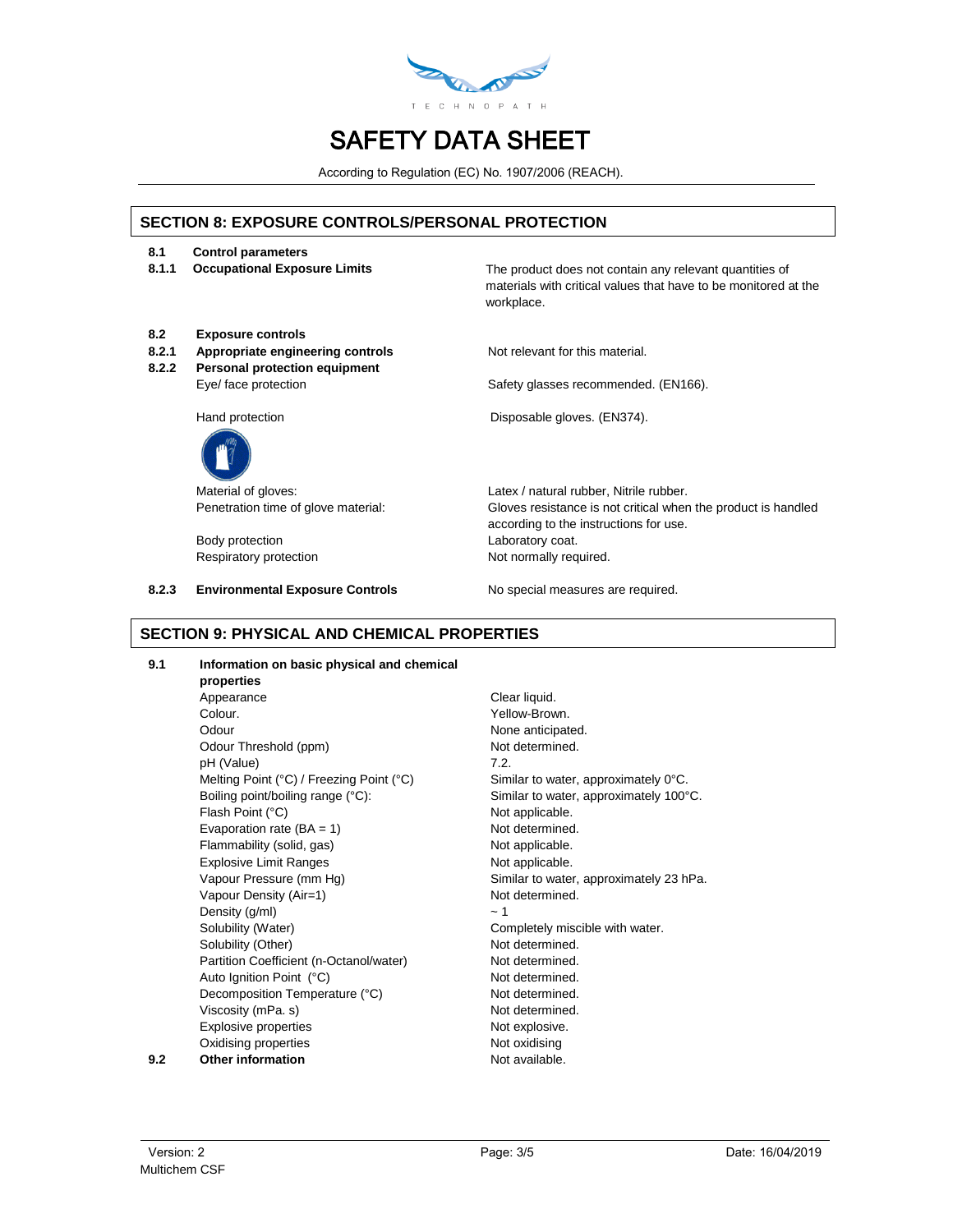

According to Regulation (EC) No. 1907/2006 (REACH).

#### **SECTION 10: STABILITY AND REACTIVITY**

- **10.1 Reactivity 10.1 Reactivity 10.1 Reactivity**
- 
- 
- **10.4 Conditions to avoid None.** None.
- **10.5 Incompatible materials None known.** None known.
- **10.6 Hazardous decomposition products** None known.

**10.2 Chemical stability** The product is stable in accordance with the recommended storage conditions. **10.3 Possibility of hazardous reactions Hazardous polymerisation will not occur.** 

### **SECTION 11: TOXICOLOGICAL INFORMATION**

#### **11.1 Information on toxicological effects**

#### **11.1.2 Mixtures**

Acute toxicity **Based upon the available data, the classification criteria are Based upon the available data, the classification criteria are** 

**Health Effects and Symptoms**

not met. Skin corrosion/irritation **Based upon the available data, the classification criteria are** Based upon the available data, the classification criteria are not met. Serious eye damage/irritation Based upon the available data, the classification criteria are not met. Respiratory/skin sensitization **Based upon the available data, the classification criteria are** not met. Germ cell mutagenicity **Based upon the available data, the classification criteria are** not met. Carcinogenicity Based upon the available data, the classification criteria are not met. Reproductive toxicity **Based upon the available data, the classification criteria are** not met. STOT - single exposure **Based upon the available data, the classification criteria are** not met. STOT - repeated exposure exposure Based upon the available data, the classification criteria are not met. Aspiration hazard **Based upon the available data, the classification criteria are** not met.

Skin Contact **No significant harmful effects anticipated.** No significant harmful effects anticipated. Eye Contact No significant harmful effects anticipated. Ingestion **Internal and Telection** No significant harmful effects anticipated.

**11.2 Other information** Not applicable.

#### **SECTION 12: ECOLOGICAL INFORMATION**

| 12.1 | <b>Toxicity</b>                           | The product does not contain significant quantities of  |
|------|-------------------------------------------|---------------------------------------------------------|
|      |                                           | ingredients that are environmentally toxic.             |
| 12.2 | Persistence and degradability             | The product is readily biodegradable.                   |
| 12.3 | <b>Bioaccumulative potential</b>          | None anticipated.                                       |
| 12.4 | Mobility in soil                          | The product is predicted to have high mobility in soil. |
| 12.5 | <b>Results of PBT and vPvB assessment</b> | Not applicable.                                         |
| 12.6 | Other adverse effects                     | Not applicable.                                         |
|      |                                           |                                                         |